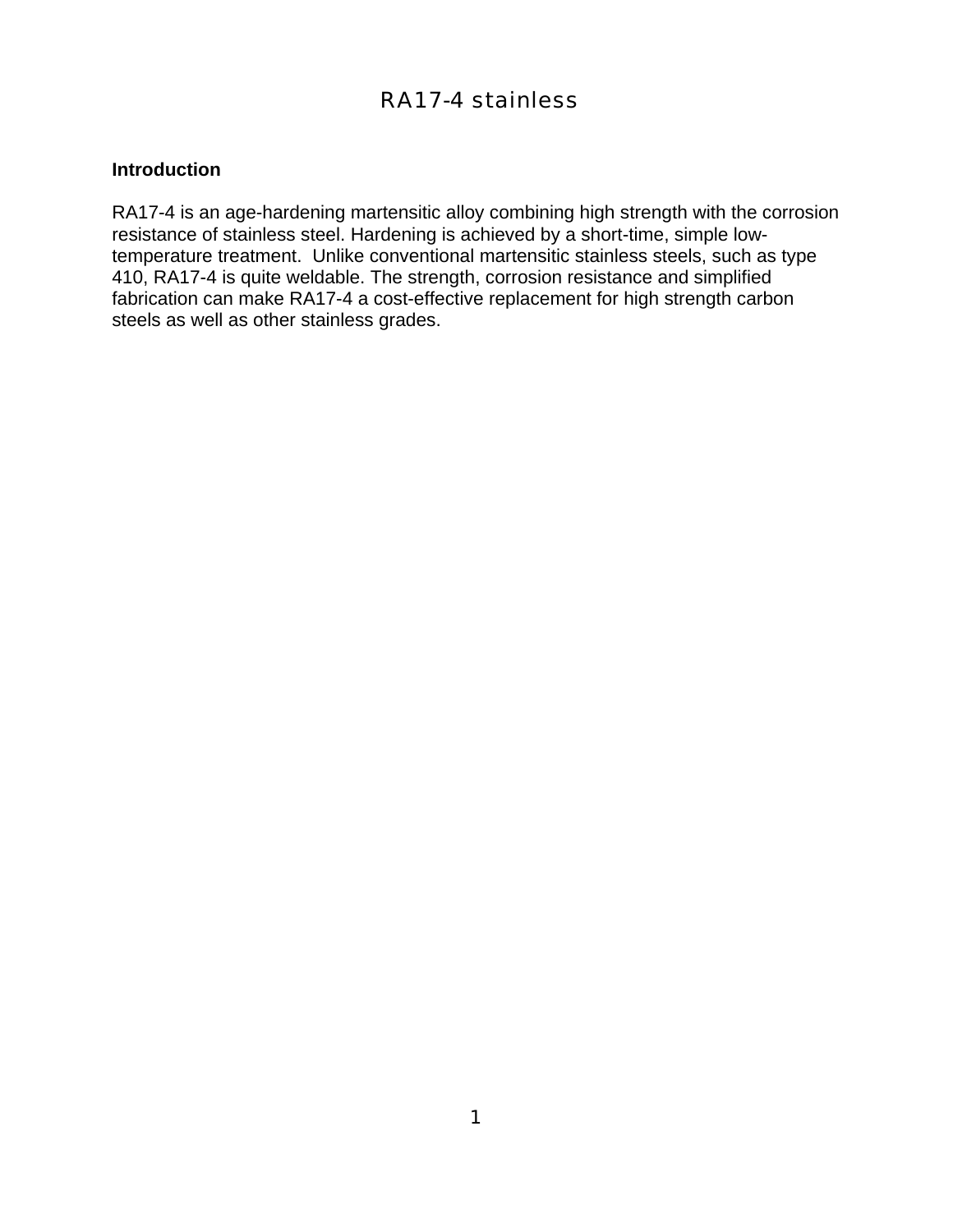## RA17-4 stainless

## **Features**

- High tensile strength and hardness to 600°F (316°C)
- Corrosion resistant
- Excellent oxidation resistance to about 1100°F (593° C)
- Fabricable
- Simple low-temperature heat treatment
- Creep-rupture strength to 900°F (482°C)

# **Applications**

- Gate Valves
- Aircraft structures, accessories, engine parts
- Chemical processing equipment
- Food processing machinery
- Pump shafts, gears, plungers
- Valve stems, balls, bushings, seats
- Pulp & paper mill equipment
- Fasteners

#### **Chemical Composition Range**

| Chromium      | 15.00 - 17.50   |
|---------------|-----------------|
| <b>Nickel</b> | $3.00 - 5.00$   |
| Copper        | $3.00 - 5.00$   |
| Manganese     | $1.00$ max      |
| Silicon       | $1.00$ max      |
| Columbium +   |                 |
| Tantalum      | $5XC - 0.45$    |
| Carbon        | $0.07$ max      |
| Phosphorus    | $0.040$ max $*$ |
| Sulfur        | $0.030$ max $*$ |
| Molybdenum    | $0.50$ max      |
| Iron          | remainder       |
|               |                 |

\* 0.025 max, AMS 5622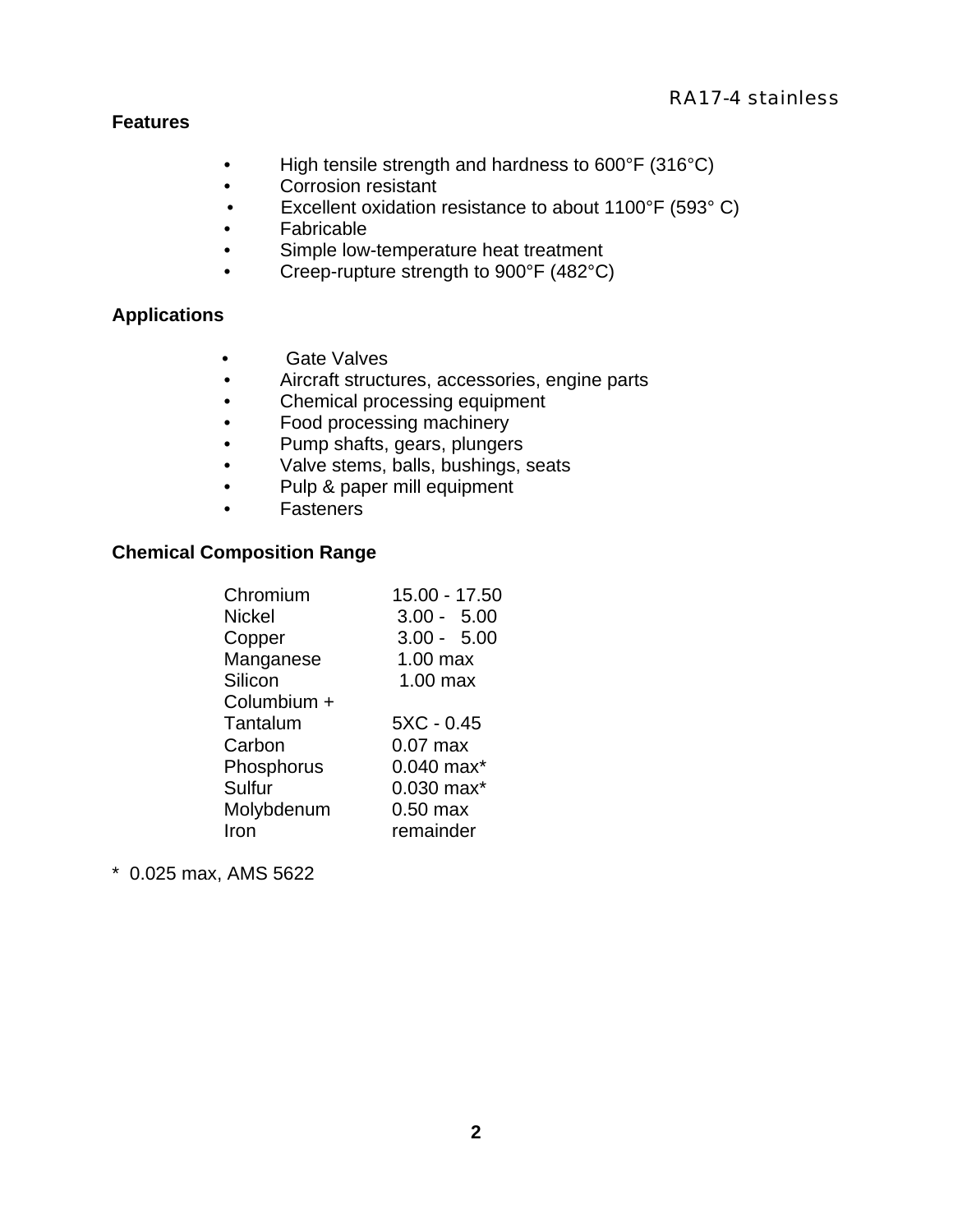# **Specifications**

# **UNS S17400**

| <b>AMS 5604</b><br>AMS 5622<br>AMS 5643<br>AS 7474 | Sheet, Strip and Plate<br>Bars, Wire, Forgings, Tubing, and Rings,<br><b>Consumable Electrode Melted</b><br>Bars, Wire, Forgings, Tubing and Rings<br>Bolts and Screws, Upset Headed, Heat<br><b>Treated, Roll Threaded</b> |                        |  |
|----------------------------------------------------|-----------------------------------------------------------------------------------------------------------------------------------------------------------------------------------------------------------------------------|------------------------|--|
| ASTM A 564                                         | Type 630                                                                                                                                                                                                                    | <b>Bars and Shapes</b> |  |
| A 693                                              | Type 630                                                                                                                                                                                                                    | Plate, Sheet and Strip |  |
| A 705                                              | Type 630                                                                                                                                                                                                                    | Forgings               |  |
| <b>ASME SA-564</b>                                 | Type 630                                                                                                                                                                                                                    | <b>Bars and Shapes</b> |  |
| SA-693                                             | Type 630                                                                                                                                                                                                                    | Plate, Sheet and Strip |  |
| <b>SA-705</b>                                      | Type 630                                                                                                                                                                                                                    | Forgings               |  |

# **UNS S17480**

| <b>AMS 5825</b> | Welding Wire                                               |
|-----------------|------------------------------------------------------------|
| AWS A5.9 ER630  | <b>Bare Stainless Steel Welding Electrodes</b><br>and Rods |

# **UNS W37410**

| AMS 5827      | <b>Covered Welding Electrodes</b>              |
|---------------|------------------------------------------------|
| AWS A5.4 E630 | <b>Stainless Steel Electrodes for Shielded</b> |
|               | Metal Arc Welding                              |

The chemistry limits for RA17-4 are nearly identical to DIN 1.4548, X5CrNiCuNb17-4-4.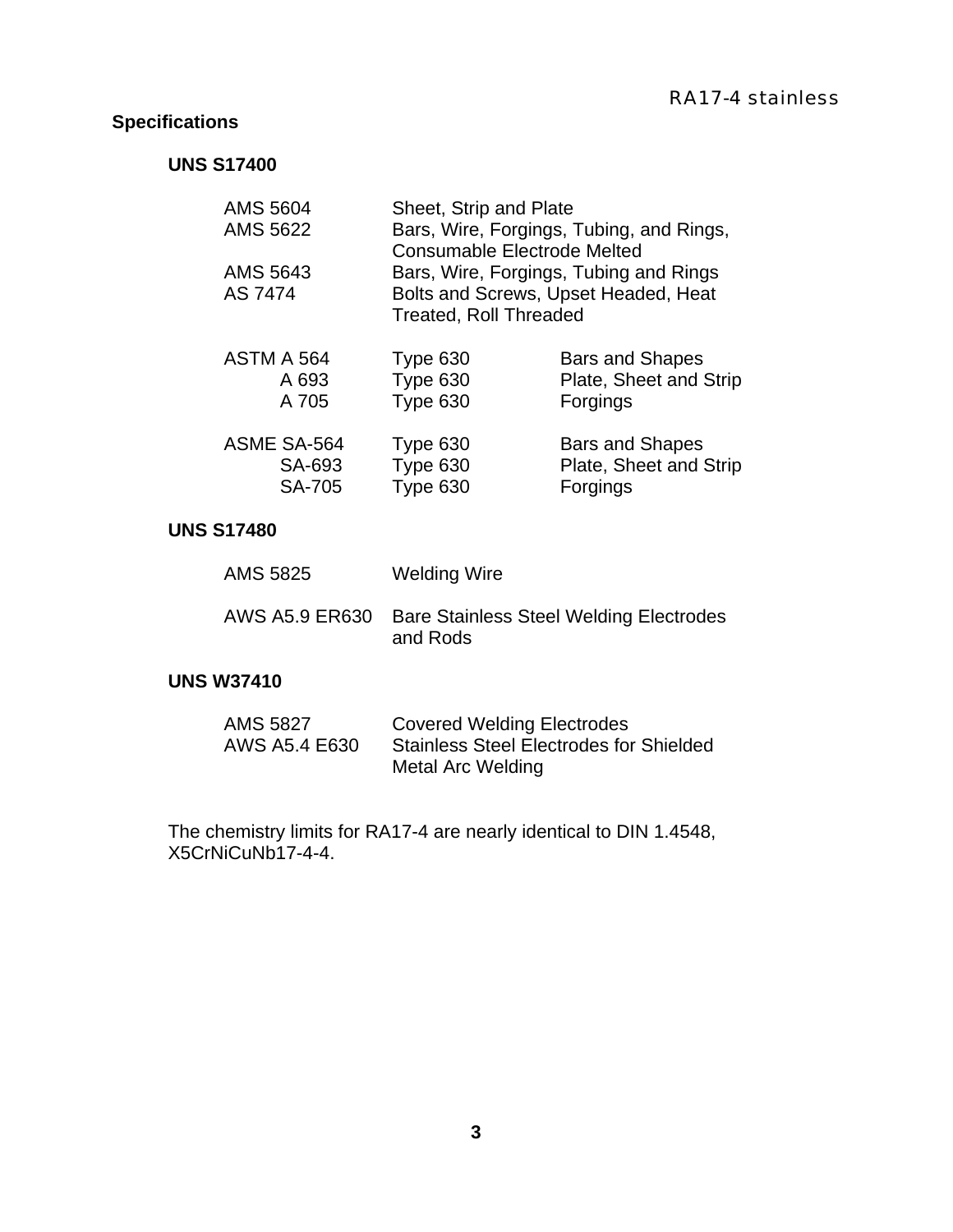# **Physical Properties**

Melting Range 2560-2625°F (1404-1440°C)

|                                                                  |                                                         | <b>Heat Treated Condition of Material</b> |                                 |                                                      |                                 |
|------------------------------------------------------------------|---------------------------------------------------------|-------------------------------------------|---------------------------------|------------------------------------------------------|---------------------------------|
| Density, lb/in <sup>3</sup>                                      |                                                         | annealed<br>0.280                         | H <sub>900</sub><br>0.282       | H <sub>1075</sub><br>0.283                           | H1150<br>0.284                  |
|                                                                  | <b>Electrical Resistivity,</b><br>ohm • circular mil/ft | 590                                       | 463                             |                                                      | --                              |
|                                                                  | Magnetic Permeability,                                  |                                           |                                 |                                                      |                                 |
| Maximum                                                          | at $H = 100$ Oersted<br>$H = 200$ Oersted               | 74<br>48<br>95                            | 90<br>56<br>135                 | 88<br>52<br>136                                      | 59<br>38<br>71                  |
| inch/inch °Fx10 <sup>-6</sup>                                    | Mean Coefficient of<br>Thermal Expansion,               |                                           |                                 |                                                      |                                 |
| -100 to 70°F<br>70 to 200<br>70 to 400<br>70 to 600<br>70 to 800 |                                                         | --<br>6.0<br>6.0<br>6.2<br>6.3            | 5.8<br>6.0<br>6.1<br>6.3<br>6.5 | $\overline{\phantom{m}}$<br>6.3<br>6.5<br>6.6<br>6.8 | 6.1<br>6.6<br>6.9<br>7.1<br>7.2 |
| Btu • ft/ft <sup>2</sup> • hr • $\degree$ F                      | <b>Thermal Conductivity</b>                             |                                           |                                 |                                                      |                                 |
| at 300°F                                                         |                                                         |                                           | 10.3                            |                                                      |                                 |
| 500<br>860                                                       |                                                         |                                           | 11.3<br>13.0                    |                                                      |                                 |
| 900                                                              |                                                         |                                           | 13.1                            |                                                      |                                 |
|                                                                  | Specific Heat, Btu/lb°F                                 | 0.11                                      |                                 | --                                                   |                                 |
|                                                                  | Poisson's Ratio, 70°F                                   |                                           | 0.272                           | 0.272                                                | 0.272                           |
| psi x $10^6$                                                     | Modulus of Elasticity,                                  |                                           |                                 |                                                      |                                 |
| Tension,                                                         | $70^{\circ}$ F                                          |                                           | 28.5                            |                                                      |                                 |
|                                                                  | 200°F                                                   |                                           | 28.0                            |                                                      |                                 |
|                                                                  | 400°F<br>600°F                                          |                                           | 27.0<br>26.0                    |                                                      |                                 |
| Torsion,                                                         | $70^{\circ}$ F                                          |                                           | 11.2                            | 10.0                                                 | 10.0                            |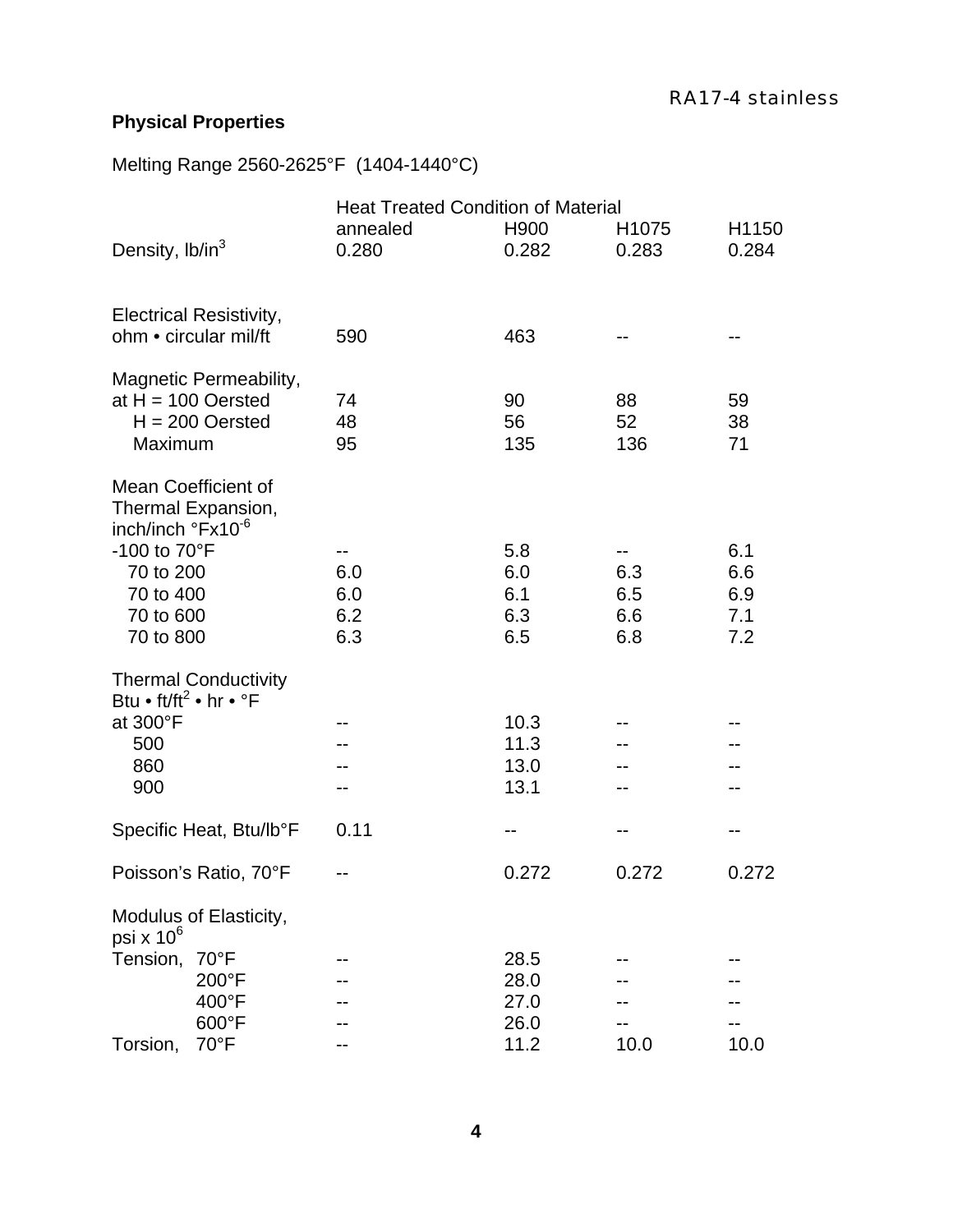## **Mechanical Properties**

#### **MINIMUM PROPERTIES IN THE HARDENED CONDITIONS ASTM A 693 thickness from 0.626 to 4.0"**

|                 | <b>UTS</b> | 0.2% YS | Elong.<br>$%$ in $2"$ | Red. Of |                | <b>Hardness</b> | Impact,<br><b>Charpy</b><br><b>V-Notch</b> |
|-----------------|------------|---------|-----------------------|---------|----------------|-----------------|--------------------------------------------|
| <b>Property</b> | ksi        | ksi     | or 4XD                | Area %  | <b>Brinell</b> | <b>Rockwell</b> | ft-Ibs                                     |
| H 900           | 190        | 170     | 10                    | 30      | 388/477        | C 40/48         | $**$                                       |
| H 925           | 170        | 155     | 10                    | 30      | 375/477        | C 38/47         | $***$                                      |
| H 1025          | 155        | 145     | 12                    | 35      | 321/415        | C 33/42         | 15                                         |
| H 1075          | 145        | 125     | 13                    | 35      | 293/375        | C 29/38         | 20                                         |
| H 1100          | 140        | 115     | 14                    | 35      | 293/375        | C 29/38         | 20                                         |
| H 1150          | 135        | 105     | 16                    | 40      | 269/352        | C 26/36         | 30                                         |
| H 1150-M        | 115        | 75      | 18                    | 45      | 248/321        | C 24/34         | 55                                         |

# **CONDITION**

\*\* Minimum impact properties cannot be accepted in this condition.

# **Mechanical Requirements in Condition A (Solution Treated) 0.015 to 4.0" (0.38 to 102 mm)**

| <b>Tensile Strength</b> |     | <b>Yield Strength</b> | Elongation in Hardness, max |                  |     |
|-------------------------|-----|-----------------------|-----------------------------|------------------|-----|
| maximum                 |     | maximum               | 2" or 50mm                  |                  |     |
| ksi $N/mm^2$            | ksi | $N/mm^2$              | minimum, %                  | Rockwell Brinell |     |
| 185 1255                | 160 | 1105                  | $\sim$ 3                    | C38              | 363 |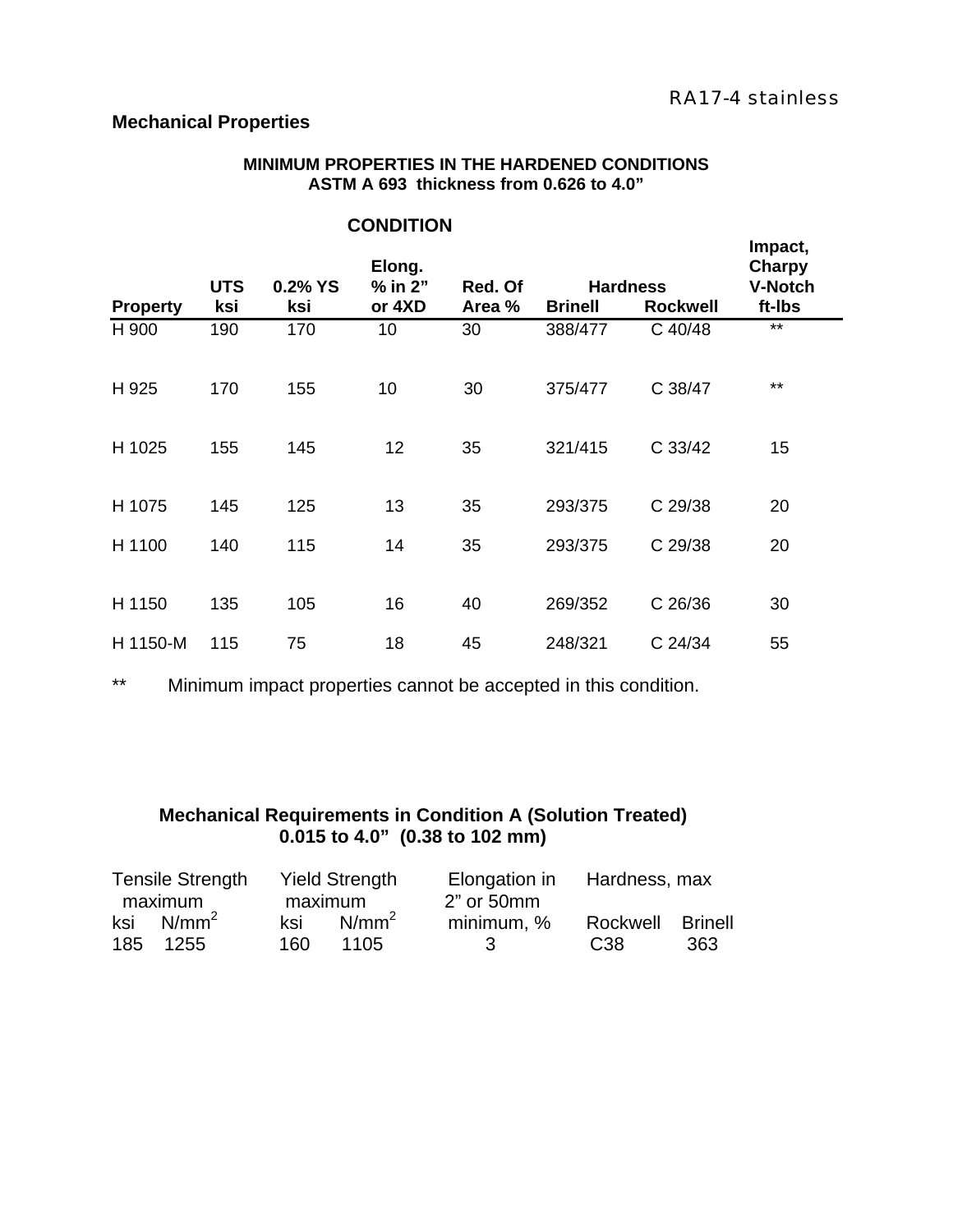**4** 

#### **TYPICAL ELEVATED TEMPERATURE SHORT-TIME TENSILE PROPERTIES**

|                                                                   |                                       |                                       | Temperature, °F °C                   |                                      |                                      |                                    |
|-------------------------------------------------------------------|---------------------------------------|---------------------------------------|--------------------------------------|--------------------------------------|--------------------------------------|------------------------------------|
| Property<br>and<br>Condition                                      | 75 (24)                               | 600 (316)                             | 700 (371)                            | 800 (427)                            | 900 (482)                            | 1000 (538)                         |
| UTS, ksi $(N/mm2)$<br>H 925<br>H 1025<br>H 1150                   | 191 (1317)<br>174 (1200)<br>140 (965) | 165 (1138)<br>146 (1007)<br>124 (855) | 161 (1110)<br>142 (979)<br>120 (827) | 155 (1069)<br>137 (945)<br>116 (800) | 145 (1000)<br>126 (869)<br>109 (752) | 116 (800)<br>106 (731)<br>96 (662) |
| 0.2% YS, ksi<br>(N/mm <sup>2</sup> )<br>H 925<br>H 1025<br>H 1150 | 182 (1255)<br>168 (1158)<br>129 (889) | 145 (1000)<br>135 (931)<br>120 (827)  | 142 (979)<br>131 (903)<br>114 (786)  | 139 (958)<br>128 (883)<br>112 (772)  | 128 (883)<br>118 (814)<br>104 (717)  | 103 (710)<br>101 (696)<br>93 (641) |
| Elong. % in 2"<br>(50mm)<br>H 925<br>H 1025<br>H 1150             | 14<br>15<br>17                        | 12<br>12<br>12                        | 12<br>10<br>12                       | 10<br>11<br>13                       | 10<br>12<br>13                       | 16<br>15<br>15                     |
| Reduction of<br>Area, %<br>H 925<br>H 1025<br>H 1150              | 54<br>55<br>61                        | 32<br>42<br>54                        | 33<br>38<br>52                       | 34<br>39<br>43                       | 35<br>39<br>51                       | 45<br>43<br>55                     |

## **EFFECT OF TEMPERATURE ON IMPACT TOUGHNESS**

In all heat treated conditions long term exposure in the temperature range of about 700 to 900°F (371 to 482°C) can result in a sharp drop in room temperature impact strength in precipitation hardenable martensitic stainless steels.

## **Typical Izod Impact Values, foot-pounds (Joule)**

|           |         |               | Exposure for 2000 hours at temperature indicated |               |
|-----------|---------|---------------|--------------------------------------------------|---------------|
| Condition | Room    | 700°F (371°C) | 800°F (427°C)                                    | 900°F (482°C) |
| H 900     | 14 (19) | 4(5.4)        | 2(2.7)                                           | 6(8.1)        |
| H 1000    | 45 (61) | 3(4)          | 2(2.7)                                           | 8(11)         |
| H 1100    | 56 (76) | 4(5.4)        | 2(2.7)                                           | 11(15)        |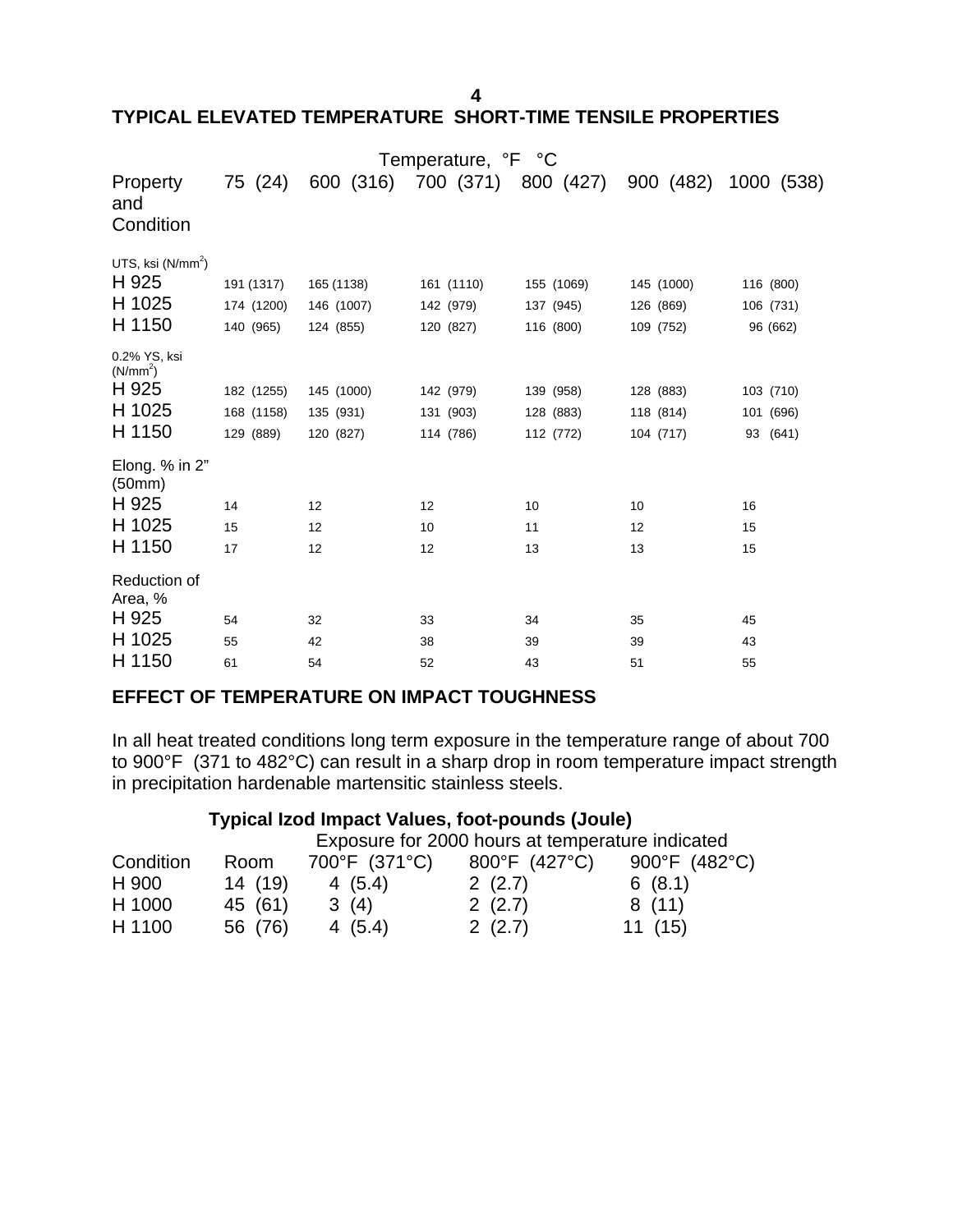# **STRESS-RUPTURE STRENGTH Typical Values**

| Condition | Test        |             | Stress for Rupture in |                   |            |          |
|-----------|-------------|-------------|-----------------------|-------------------|------------|----------|
|           | Temperature |             | 100 hours             |                   | 1000 hours |          |
|           | °F          | $^{\circ}C$ | psi                   | N/mm <sup>2</sup> | psi        | $N/mm^2$ |
| H 925     | 625         | 329         | 163,000               | 1124              | 160,000    | 1103     |
| H 1150    | 625         | 329         | 123,000               | 848               | 122,000    | 841      |
| H 925     | 700         | 371         | 154,000               | 1062              | 151,000    | 1041     |
| H 1150    | 700         | 371         | 114,000               | 786               | 111,000    | 765      |
| H 925     | 800         | 427         | 128,000               | 883               | 121,000    | 834      |
| H 1150    | 800         | 427         | 100,000               | 689               | 94,000     | 648      |
| H 1150    | 900         | 482         | 80,000                | 552               | 71,000     | 490      |

## **Heat Treatment**

RA17-4 is a martensitic, precipitation-hardening stainless steel. Its hardening mechanism is different from that of standard hardenable stainless steels.

At the solution treating temperature, 1900°F (1040°C), the metal is austenitic but undergoes transformation to a low-carbon martensitic structure on cooling to room temperature. This transformation starts about 270°F (132°C) but is not complete until the temperature drops to 90°F (32°C). The precipitation-hardening compounds remain in solution as the metal is cooled. Subsequent heating to temperatures of 900 to 1150°F (480 to 620°C) for one to four hours precipitates submicroscopic particles of metallic compounds that materially increase both strength and hardness. In addition, this hardening treatment also tempers the martensitic structure, increasing ductility and toughness.

After solution annealing, the metal must be permitted to cool to room temperature in order to complete the transformation to martensite, before beginning the precipitation hardening process. Otherwise the structure may contain enough retained austenite that it will not achieve expected hardness after final heat treatment.

Solution annealing should be performed in air, argon or dry hydrogen. Cracked ammonia may contaminate RA17-4 and endothermic atmospheres will carburize and damage the metal's properties. Wash off machining oils and forming lubricants before solution annealing. Plasma cut surfaces should be ground or machined off before heat treatment to avoid possible cracking.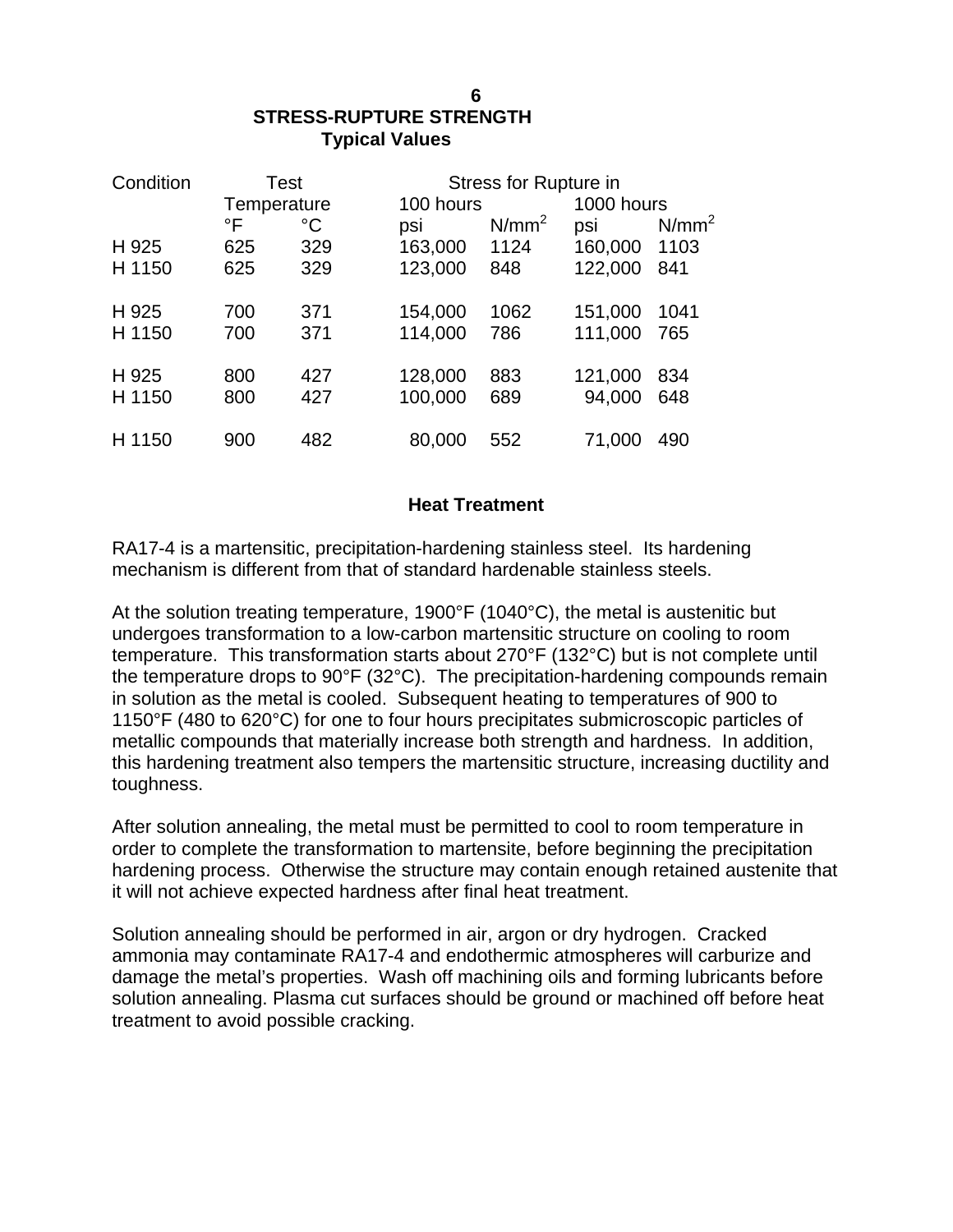| <b>Designation</b>       | <b>Heat Treatments for RA17-4 and Their Designation</b><br>Processing                                                                                                                                                                  |
|--------------------------|----------------------------------------------------------------------------------------------------------------------------------------------------------------------------------------------------------------------------------------|
| <b>Condition A*</b>      | Heated at 1900°F $\pm$ 25°F for 1/2 hour, air (Solution treated)<br>cooled or oil quenched to below 90°F. Normally performed at mill.                                                                                                  |
| H 1075, H 1150           | Condition A material heated at 1075 or 1150°F $\pm$ 15°F for 4<br>hours and air cooled.                                                                                                                                                |
| H 900                    | Condition A material heated at $900^{\circ}$ F $\pm$ 15°F for 1 hour and air<br>cooled. Maximum hardness but low toughness. Sensitive to<br>stress corrosion cracking.                                                                 |
| H 925, H 1025,<br>H 1100 | Condition A material heated at specified temperature for 4 hours<br>and air cooled.                                                                                                                                                    |
| H 1150-M                 | Condition A material heated at $1400 \pm 25$ °F for 2 hours, air cooled,<br>then heated at 1150 $\pm$ 15°F for 4 hours and air cooled. This heat<br>treatment used for maximum toughness, and for cryogenic<br>applications to -320°F. |

\* For most applications, RA17-4 should not be used in Condition A. This is true even though the desired tensile strength may be provided by that condition. While the alloy is relatively soft in Condition A, the structure is untempered martensite that has low fracture toughness and ductility, with poor resistance to stress-corrosion cracking. Superior service performance is assured by using RA17-4 in the heat-treated condition.

Dimensional Change in Hardening - As indicated by the density values, RA17-4 undergoes a volume-contraction when it is hardened. This produces a predictable change in dimensions that must be taken into consideration if parts made of RA17-4 must be manufactured to close tolerances.

The dimensional contraction in hardening Condition A material to Cond. H 900 amounts to 0.0004-0.0006 inches per inch. Hardening to Cond. H 1150 produces a contraction of 0.0009-0.0012 inches per inch. Dimensional changes for other conditions are proportional.

## **Welding**

RA17-4 has been welded by GTAW, GMAW, SMAW, PAW, Electron-beam (EB) and resistance welding. For GMAW a shielding gas of 75% argon and 25% helium is suggested.

Sections up to 1" thick are normally welded in the annealed (A) condition. Highly restrained joints or heavier sections are best welded in conditions H1100 or H1150. Welding of RA17-4 in conditions H900 through H1075 is not recommended.

No preheat is usually necessary for sections up to 4" thick. For restrained welds a 200- 300°F (100-150°C) preheat is beneficial.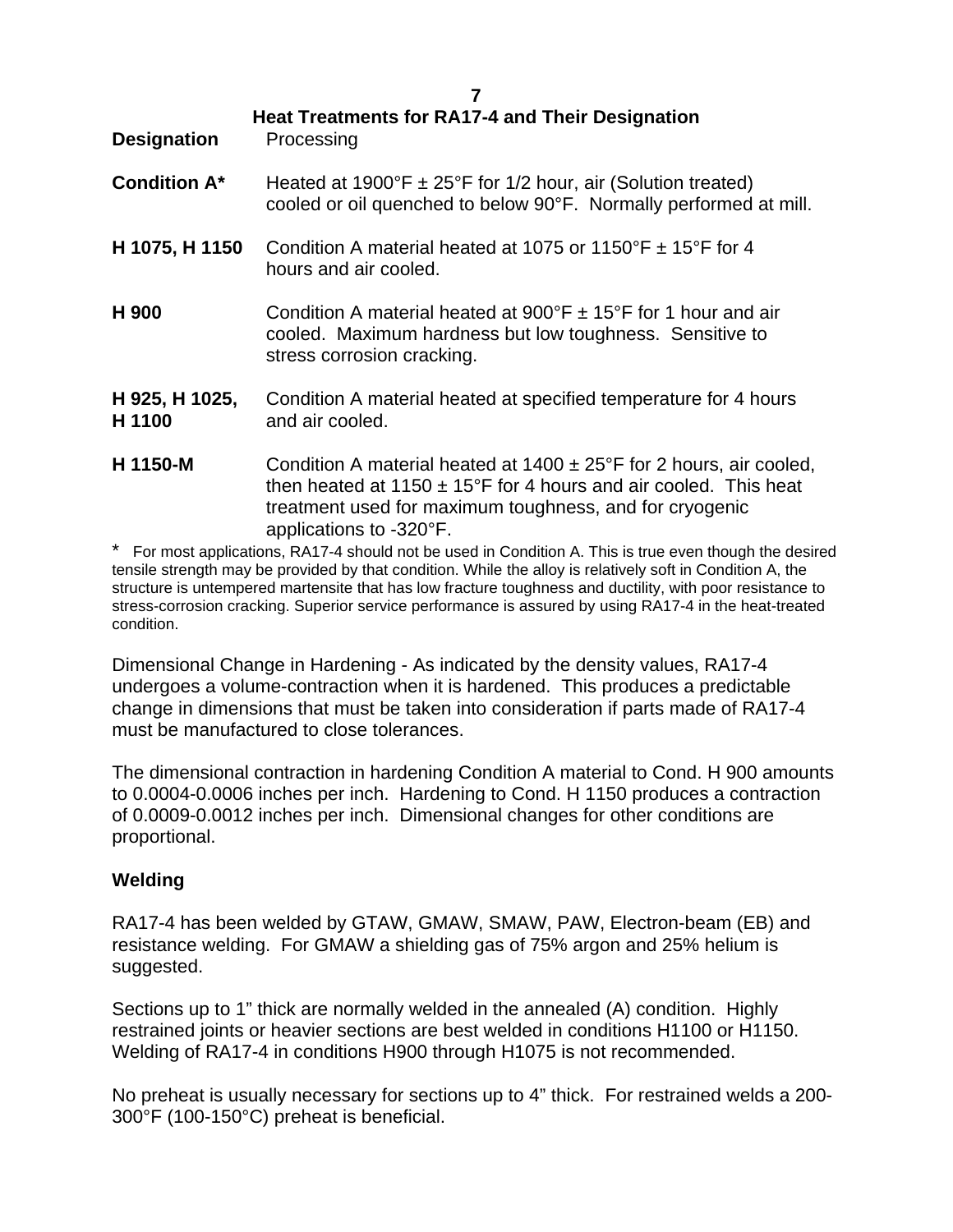Matching composition ER630 wire or E630 covered electrodes (AMS 5803, 5825 or 5827) are normally used. Joints to carbon or low alloy steel may be made with ERNiCr-3 wire (alloy 82) or ENiCrFe-3 covered electrodes (alloy 182).

Postweld heat treatment (PWHT) is required. For single pass welds on condition A base metal, simply aging to condition H 900 through H 1150 usually suffices (H 900 condition has very low notch toughness). For multipass welds the structure should be solution annealed after welding, followed by an aging treatment 900-1150ºF.

Notches must be avoided, and partial penetration welds with their built-in notches are quite undesirable. If design considerations force the use of partial penetration welds consider making the root pass only with ERNiCr-3 (alloy 82) wire to minimize notch sensitivity.

#### **Machining**

Typical machining speeds for RA17-4, using high speed steel tools are:

| Operation                                                           | Speed<br><b>SFPM</b> | Feed<br><b>IPR</b>  |
|---------------------------------------------------------------------|----------------------|---------------------|
| Turning,<br><b>Single Point</b>                                     | 80-95                | 0.015-0.007         |
| Drilling 1/4" dia<br>$3/4"$ dia                                     | 50<br>50             | 0.004<br>0.008      |
| Reaming<br>under $1/2$ "<br>over $1/2$ "                            | 60<br>60             | 0.003<br>0.008      |
| Die Threading<br>3--7 1/2 TPI 5-12<br>8--15 TPI 8-15<br>over 16 TPI | $10 - 20$            |                     |
| Tapping                                                             | 12-25                |                     |
| Milling, End<br>and Peripheral                                      | 85                   | $0.001 - 0.004$     |
| <b>Broaching</b>                                                    | 10                   | chip load 0.002 IPT |

When using carbide tools, surface speed feet/minute (SFPM) may be increased 2 to 3 times over high speed suggestions. Feeds can be increased 50 to 100%.